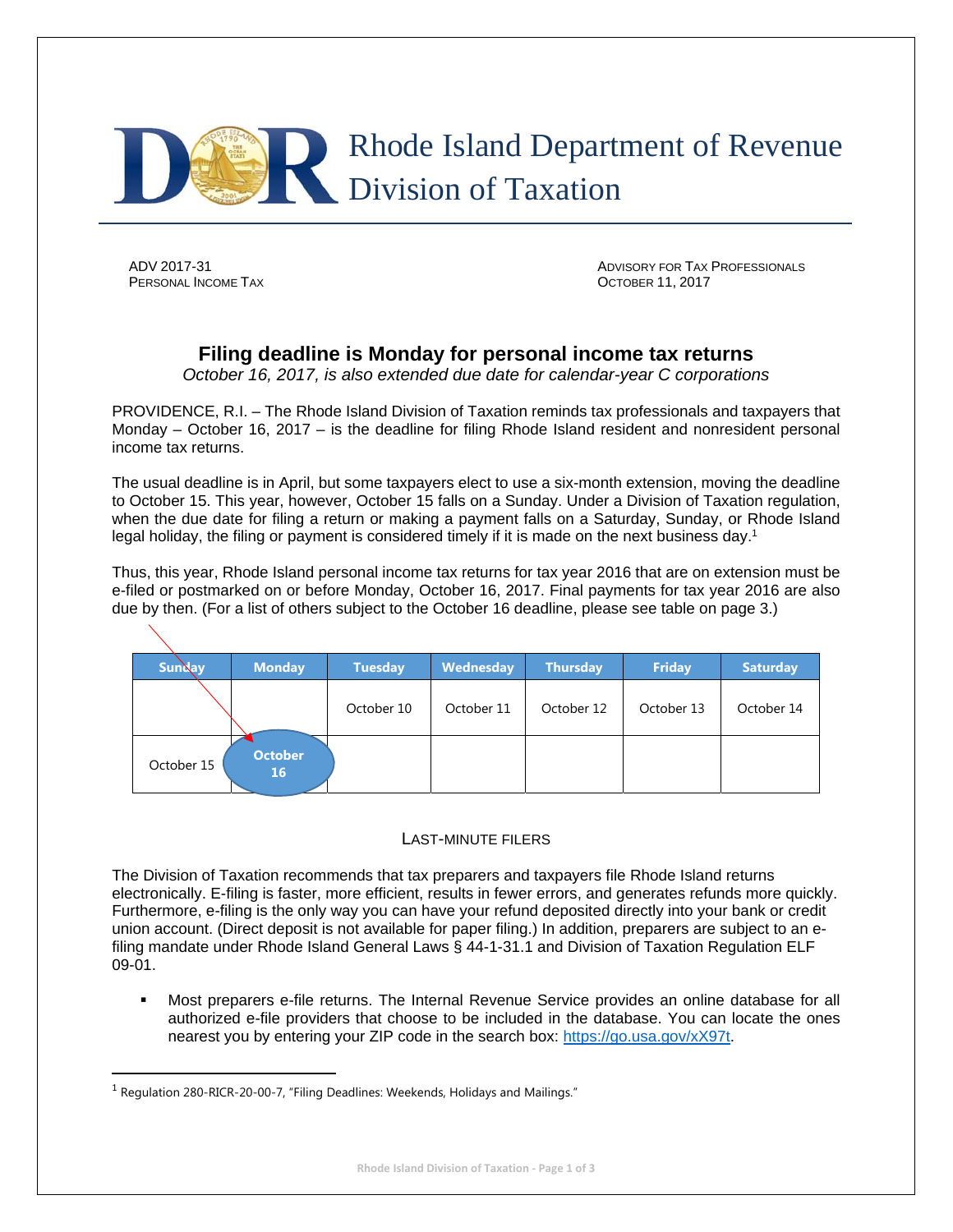- Although the Rhode Island Division of Taxation does not prepare current-year personal income tax returns on a walk-in basis, many certified public accountants, enrolled agents, public accountants, and other preparers are available throughout the state. For tips on choosing a preparer, use the following link: https://go.usa.gov/xX9Aq. The IRS also has a searchable list of preparers in your area who currently hold professional credentials recognized by the IRS or who hold an Annual Filing Season Program Record of Completion: http://irs.treasury.gov/rpo/rpo.jsf.
- If you can't afford a preparer, you may be eligible to use a "Rhode Island Free File" program, which lets you prepare your own federal and Rhode Island returns online, and e-file them, at no charge. The

option to prepare and e-file your own federal and Rhode Island personal income

# **Home > Federal / State Online Filing**

## **Free File - Rhode Island**

tax returns at no charge through the Rhode Island Free File program is available only through the Rhode Island Division of Taxation website. Many, but not all, taxpayers qualify for the free programs. Review terms and conditions through the following link: http://www.tax.ri.gov/misc/efile.php.

- Some volunteer tax-preparation sites operate only during the January-to-April filing season, but others operate year-round. For information to help you find out which volunteer tax-preparation sites operate in your area at this time of year, use the following link: https://go.usa.gov/xX9AT
- Tax forms, instructions, and related schedules and other materials are available online at the Division of Taxation website: http://www.tax.ri.gov/taxforms/personal.php. Tax preparers and taxpayers can pick up forms and instructions, or make payments or ask questions, at the Division of Taxation office at One Capitol Hill, Providence, R.I. The office is typically open to the public from 8:30 a.m. to 3:30 p.m. business days.

#### MAKING A PAYMENT

If your Rhode Island return shows a balance due, and you e-file or have your return e-filed for you, you typically can authorize the Division to withdraw the required amount directly from your bank or credit union account. (Try to schedule the withdrawal, or "direct debit", several business days in advance of the deadline, to avoid delays.)

If you plan to mail a check, be sure that your check is accompanied by a payment voucher. That way, your payment will be properly and promptly credited to your account. If you use tax-preparation software, or your preparer does, you may use the voucher provided by the software program. To use the Division's voucher: https://go.usa.gov/xX9AE.

Another option to pay a balance due is to use your bank or credit union's online "bill pay" feature (if available), which generates a check that your bank or credit union mails to the Division of Taxation. However, if you use the "bill pay" feature, please include as much information as possible so that the Division can promptly and properly credit your account. For example, include your Social Security number, and enter other appropriate information, such as the tax year for which you are paying (typically tax year 2016), and the tax type involved (personal income tax).

When using your bank or credit union's "bill pay" feature, be sure to complete the transaction several business days in advance of the deadline, so that the amount can be promptly and properly credited to your account. That way, you can avoid incurring interest and penalty charges. Also when using "bill pay", make sure that the payment goes to the following address, not to a post office box: Rhode Island Division of Taxation, One Capitol Hill, Providence, R.I. 02908-5806. You may also pay your balance due by credit